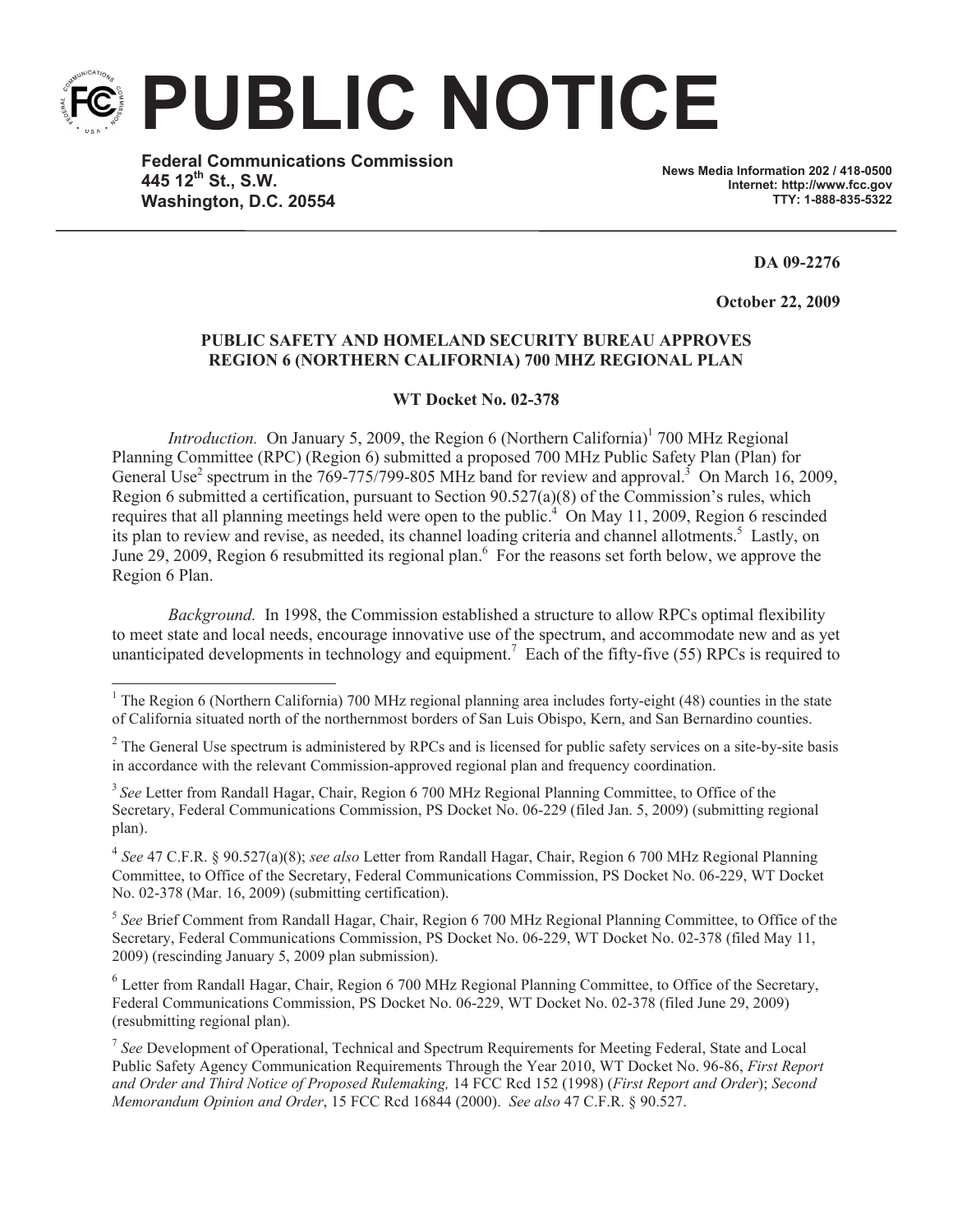submit its plan for the General Use spectrum.<sup>8</sup> The Commission's role in relation to the RPCs is limited to (1) defining the regional boundaries; (2) requiring fair and open procedures, *i.e.*, requiring notice, opportunity for comment, and reasonable consideration; (3) specifying the elements that all regional plans must include; and (4) reviewing and accepting proposed plans (or amendments to approved plans) or rejecting them with an explanation.<sup>9</sup>

On July 31, 2007, the Commission adopted a *Second Report and Order* revising the rules governing wireless licenses in the 700 MHz band.<sup>10</sup> The Commission adopted a plan for the 700 MHz band to establish a nationwide, interoperable public safety broadband communications network for the benefit of state and local public safety users. The Commission designated the lower half of the 700 MHz public safety band for broadband communications (763-768/793-798 MHz) and consolidated existing narrowband allocations in the upper half of the public safety 700 MHz band (769-775/799-805 MHz).

*Plan Requirements.* Each committee is required to submit its plan for the assignment of licenses for General Use spectrum.<sup>11</sup> Each regional plan must contain certain elements<sup>12</sup> and must be coordinated with adjacent regions.<sup>13</sup> RPCs are expected to ensure that their committees are representative of all public safety entities in their regions by providing adequate notice of all meetings, opportunity for comment, and reasonable consideration of views expressed. Plans must include an explanation of how all eligible entities within the region were given such notice.<sup>14</sup> Plans should list the steps undertaken to encourage and accommodate all eligible entities to participate in the planning process, such as holding meetings in various parts of the region. In addition, a regional plan should describe outreach efforts made to tribal governments.<sup>15</sup>

Regional plans may differ in approaches to spectrum planning and management. In particular, some plans may make specific assignments to eligible public safety entities, while others may establish an allotment pool approach based on political boundaries such as counties.<sup>16</sup> However, all 700 MHz plans submitted for review and approval must sufficiently address each of the common elements in the

<sup>12</sup> *See* 47 C.F.R. § 90.527; *see also First Report and Order*, 14 FCC Rcd at 193-94 ¶ 84.

<sup>13</sup> *See* 47 C.F.R. § 90.527; *see also First Report and Order*, 14 FCC Rcd at 190-96 ¶¶ 77-89.

<sup>15</sup> *Id.* at 193-94 ¶ 84.

<sup>8</sup> *See* 47 C.F.R. § 90.527. Each RPC must incorporate certain common elements into its 700 MHz plan. A list of 700 MHz RPCs and region activities is available at http://www.fcc.gov/pshs/public-safety-spectrum/700-MHz.

<sup>9</sup> *First Report and Order*, 14 FCC Rcd at 195 ¶ 87.

 $10$  Implementing a Nationwide, Broadband, Interoperable Public Safety Network in the 700 MHz Band; Development of Operational, Technical and Spectrum Requirements for Meeting Federal, State and Local Public Safety Communications Requirements Through the Year 2010, PS Docket No. 06-229, WT Docket No. 96-86, *Second Report and Order*, 22 FCC Rcd 15289 (2007) (*Second Report and Order*).

<sup>&</sup>lt;sup>11</sup> *See* 47 C.F.R. §§ 90.527, 90.531. The 700 MHz public safety band plan contains 24 MHz of spectrum for public safety services at 763-775 MHz and 793-805 MHz, and the narrowband allocation is divided into several segments by designated purpose: General Use, Interoperability, Secondary Trunking, State License, Low Power and Reserve channels.

<sup>&</sup>lt;sup>14</sup> See First Report and Order, 14 FCC Rcd at 193-94 ¶ 84. The Commission directed RPCs to promptly adopt operating procedures that "ensure that all entities will be given reasonable notice of all committee meetings and deliberations." *Id.* at 195 ¶ 86.

<sup>&</sup>lt;sup>16</sup> *See* Plan, Attachment A – Region 6 Frequency Allotment Plan at 26-62.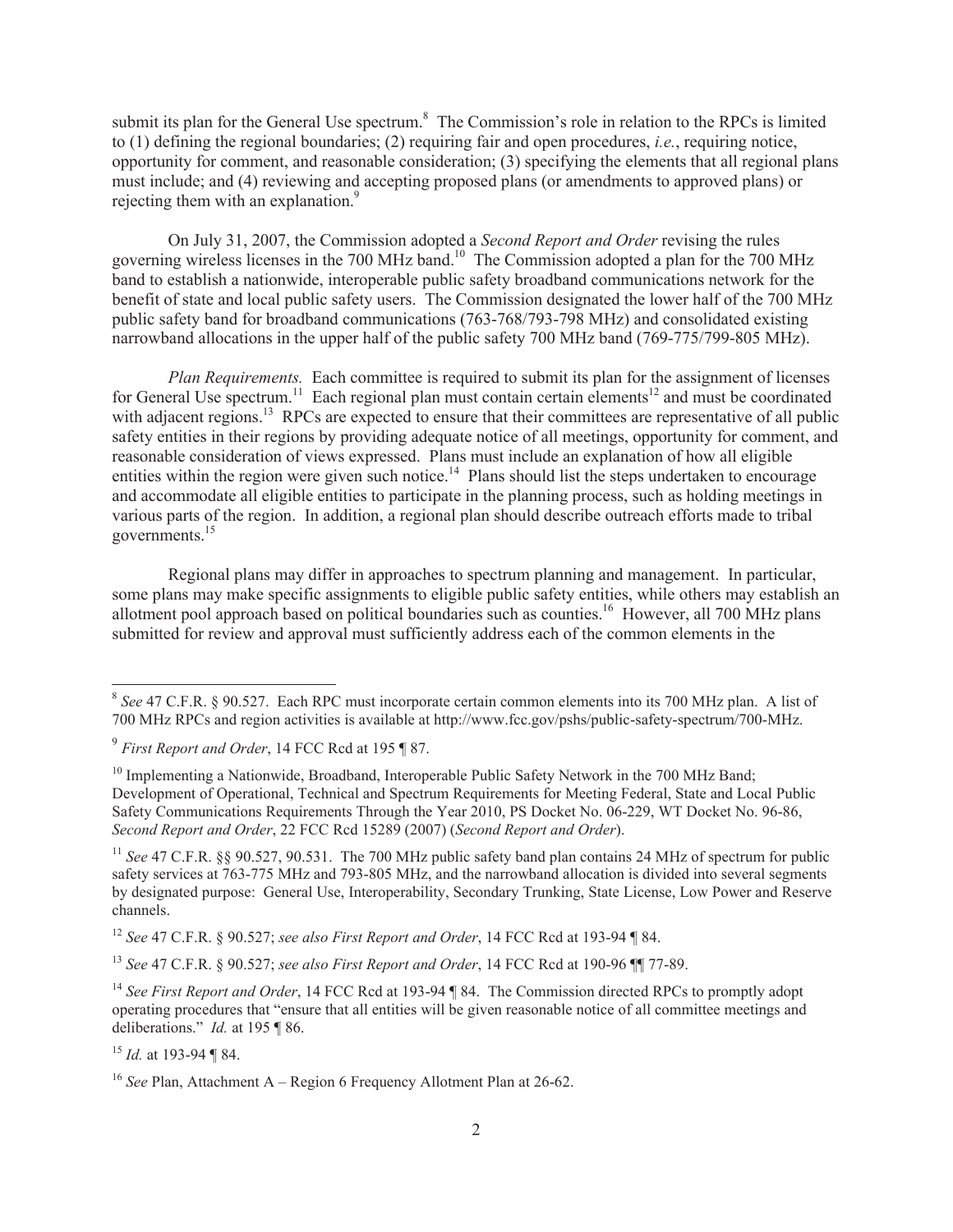Commission's regional plan requirements.<sup>17</sup> RPCs also are encouraged to consider utilizing the guidelines developed by the Public Safety National Coordination Committee (NCC).<sup>18</sup>

*Review of the Region 6 700 MHz Plan.* Region 6 convened its first meeting on May 16, 2002,<sup>19</sup> wherein it elected its chairman and other committee officers, and established three subcommittees: Plan Writing, Spectrum Planning, and Operations. The Plan includes By-laws,<sup>20</sup> a detailed membership list,<sup>21</sup> meeting notices and summaries.<sup>22</sup> The Plan describes the procedures for requesting spectrum allotments<sup>23</sup> and frequency coordination,<sup>24</sup> details the application review process,<sup>25</sup> and outlines system implementation and interference protection criteria, and spectrum utilization.<sup>26</sup> The California State Interoperability Executive Committee (CalSIEC) administers the interoperability channels.<sup>27</sup> In addition, the Plan provides guidelines for use of low power channels.<sup>28</sup> The Region 6 Chair has certified that all planning meetings were open to the public, pursuant to 47 C.F.R.  $\frac{6}{5}$  90.531(a)(8).<sup>29</sup>

<sup>18</sup> The NCC was a federal advisory committee established by the Commission in 1999 to address and advise the Commission on operational and technical parameters for use of the 700 MHz public safety band. In addition, the NCC was tasked with providing voluntary assistance in the development of coordinated regional plans and a *Regional Planning Guidebook.* Following the sunset of the NCC's charter on July 25, 2003, the National Public Safety Telecommunications Council (NPSTC) agreed to continue to provide assistance to regional planners. A copy of the 700 MHz Regional Planning Guidebook is available at the NPSTC website at http://www.npstc.org/nccsubcom.jsp.

<sup>19</sup> *See* Plan, Section 4 – Notification Process at 15 (all meetings were advertised in the Northern Chapter of Association of Public Safety Communications Officials International, Inc. (NAPCO), newsletter with circulation to all Region 6 public safety agencies. In addition, FCC public notices were released announcing each meeting.). Region 6 maintains a website for the 700 MHz and 800 MHz RPCs at http://rgn6rpc.org.

 $20$  *See* Plan, Attachment B – By-Laws at 63-71.

<sup>21</sup> *See* Plan, Attachment D – Region 6 700 MHz RPC Membership Roster and Meeting Attendance Records at 73-80.

<sup>22</sup> *See* Plan, Appendix E – Official Meeting Announcements, Agenda and Minutes at 82-140.

<sup>23</sup> *See* Plan, Section 5.2 – Procedure for Requesting Spectrum Allocations at 16 (applications will be processed on a first-come, first-served basis).

<sup>24</sup> *See* Plan, Section 5.3 – Procedure for Frequency Coordination (and application requirements) at 16-18.

<sup>25</sup> See Plan, Section 8 – Allocation of Narrowband "General Use" Spectrum at 20 (the Frequency Advisory Subcommittee will request information through a series of questions to each agency to validate the need for spectrum and prevent duplicate requests involving multi-agency systems). Region 6 encourages small agencies to join multi-agency systems where possible, however compelling justification will be considered on a case-by-case basis.

<sup>26</sup> *See* Plan, Section 10 – Spectrum Utilization at 24-25 (systems must be designed for minimum signal strength of 40 dBμ emissions throughout the applicant's jurisdiction, and shall not emit more than 3 miles beyond the jurisdictional borders to ensure maximum protection).

<sup>27</sup> See Plan, Section 6 – Interoperability Channels at 18-20 (Region 6 defers to the California State Interoperability Executive Committee (CalSIEC) for all interoperability plans relative to 700 MHz and participates in the CalSIEC planning process).

<sup>28</sup> *See* Plan, Section 8.2 – Low Power Channels at 21-22*; see also* 47 C.F.R. § 90.531(b)(3) (narrowband low power channels subject to regional planning); Section 90.531(b)(4) (narrowband low power and low power itinerant channel transmissions limited are to an ERP of no more than two (2) watts).

<sup>29</sup> *See* Plan, Attachment H – Certification at 147.

<sup>17</sup> *See* 47 C.F.R. § 90.527.